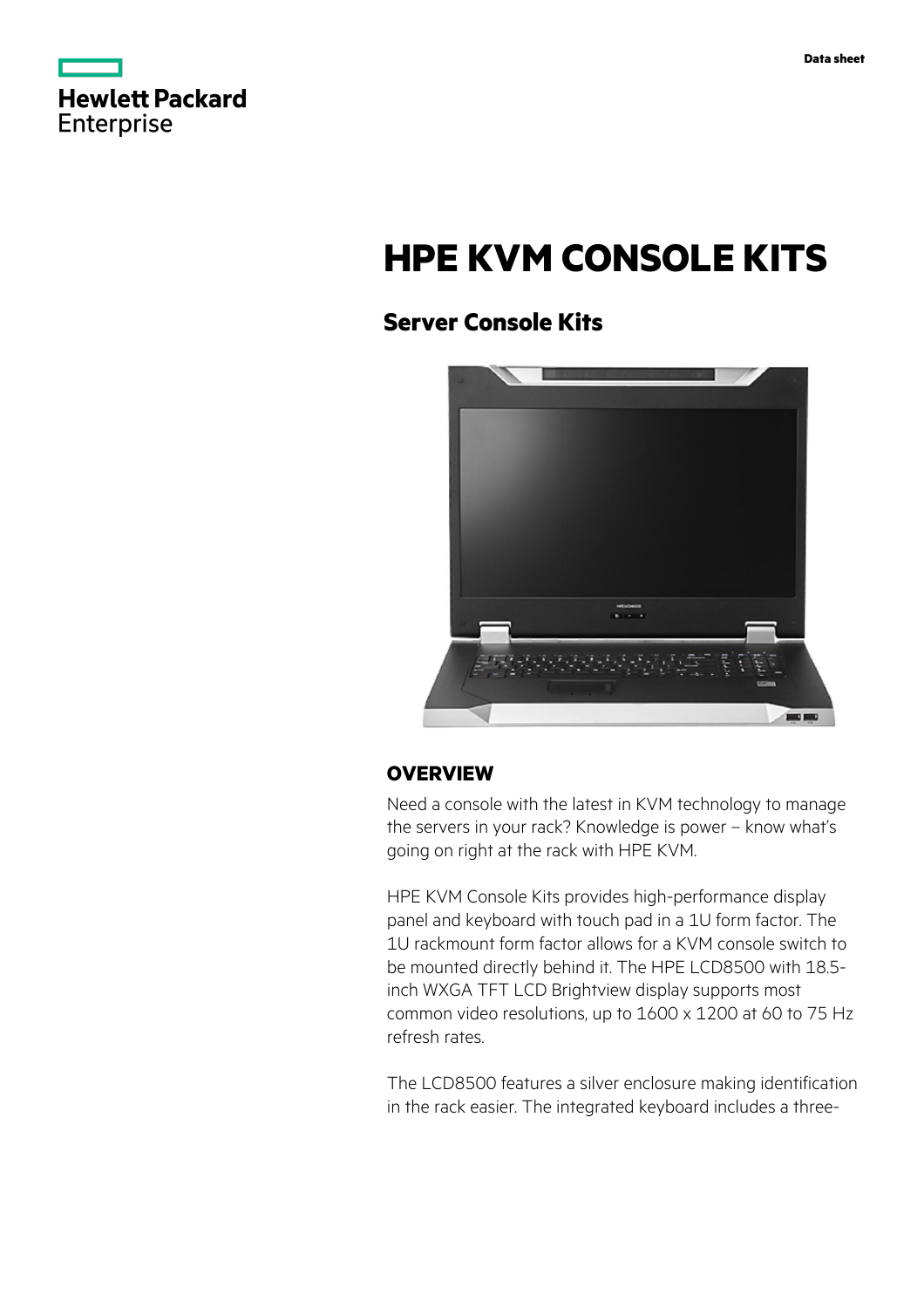button touch pad with four (4) scroll keys and Windows shortcut keys. Also included, is a new Lid Switch display management feature that shuts off the display backlight when the console is closed and repowers to its current state when opened again, helping to prolong the life of the display panel.

### **FEATURES**

#### **Ultra-Dense, High-Performance KVM Console Display and Keyboard**

HPE KVM Console Kits combine the rack display panel and keyboard with touch pad in a 1U form factor that allows you to mount a KVM console switch directly behind it saving you space.

Features an 18.5-inch WXGA TFT LCD Brightview display that supports most common video resolutions, from 800 x 600 through 1600 x 1200 at 60 to 75 Hz refresh rates.

Active Matrix TFT LCD display guarantees a flicker-free picture that is sharper in focus than a CRT monitor.

Includes two (2) front side USB pass-through ports for use with KVM Console Switches that support virtual media.

#### **Advanced, Ergonomic Design**

HPE KVM Console Kits feature a new silver colored enclosure making identification in the rack much easier.

Includes a three-button touch pad, four (4) scroll keys, and Windows shortcut keys.

Lid Switch display management feature shuts off the display backlight when the console is closed and repowers to its current state when opened again, helping to prolong the life of the display panel.

Tool-less rails for rack installation are included with each console kit allowing for quick and easy installation within minutes.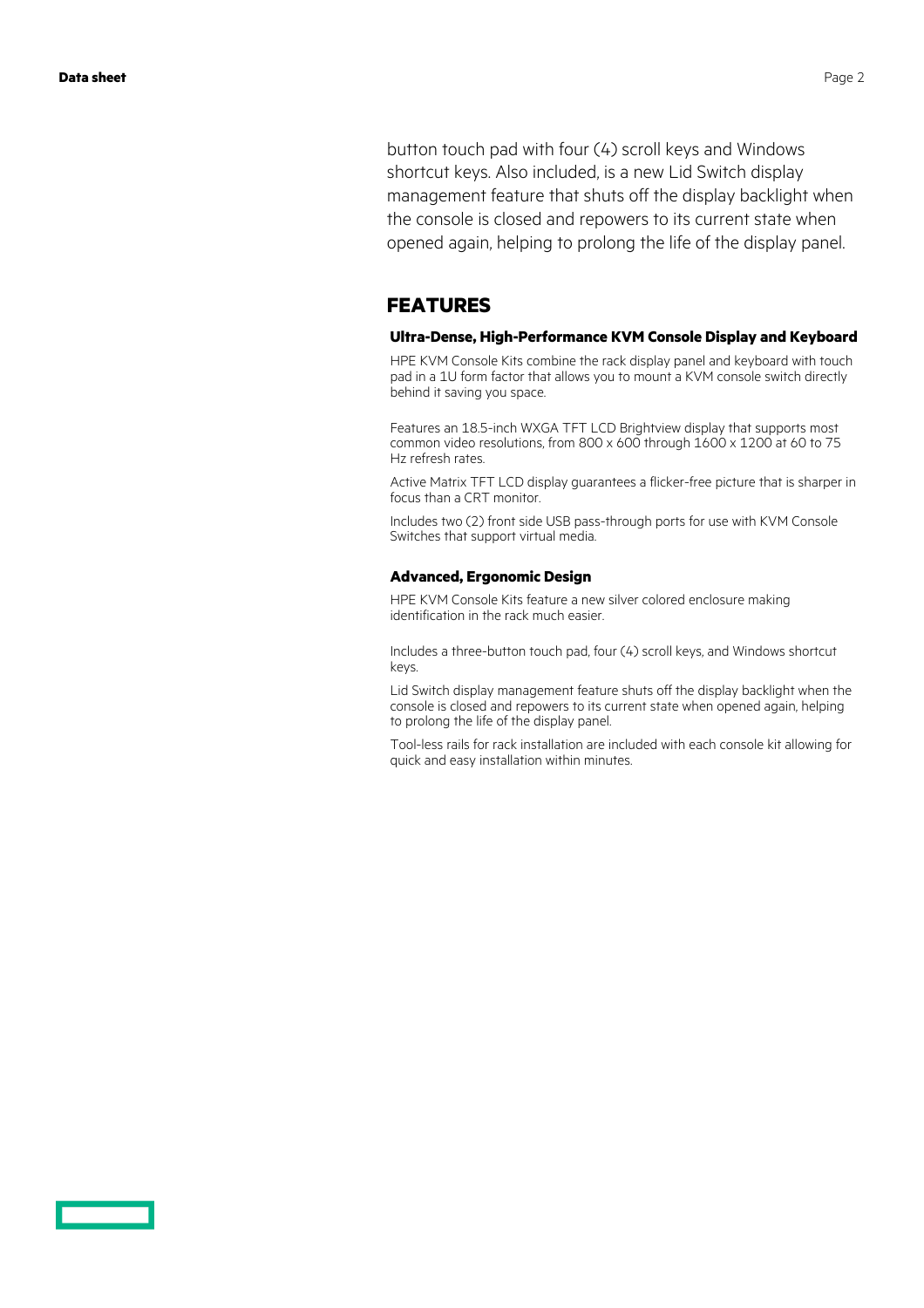<u>a sa saidh an san Saorann an S</u>

# **Technical specifications HPE KVM Console Kits**

| <b>Display type</b>                           | LCD                                              |
|-----------------------------------------------|--------------------------------------------------|
| <b>Display size</b>                           | Greater than 18in                                |
| Display port available                        | Yes                                              |
| <b>Location discovery services compatible</b> | Yes                                              |
| <b>Resolution (maximum)</b>                   | 1600 x 1200                                      |
| <b>Supported refresh rates</b>                | 60 to 75 Hz                                      |
| <b>Pointing device</b>                        | Three-button touch pad with four (4) scroll keys |
| <b>Rack space</b>                             | 1U (includes display and keyboard)               |
| <b>Product Dimensions (metric)</b>            | $4.23 \times 43.2 \times 42.31$ cm               |
| Weight                                        | 4.54 kg                                          |